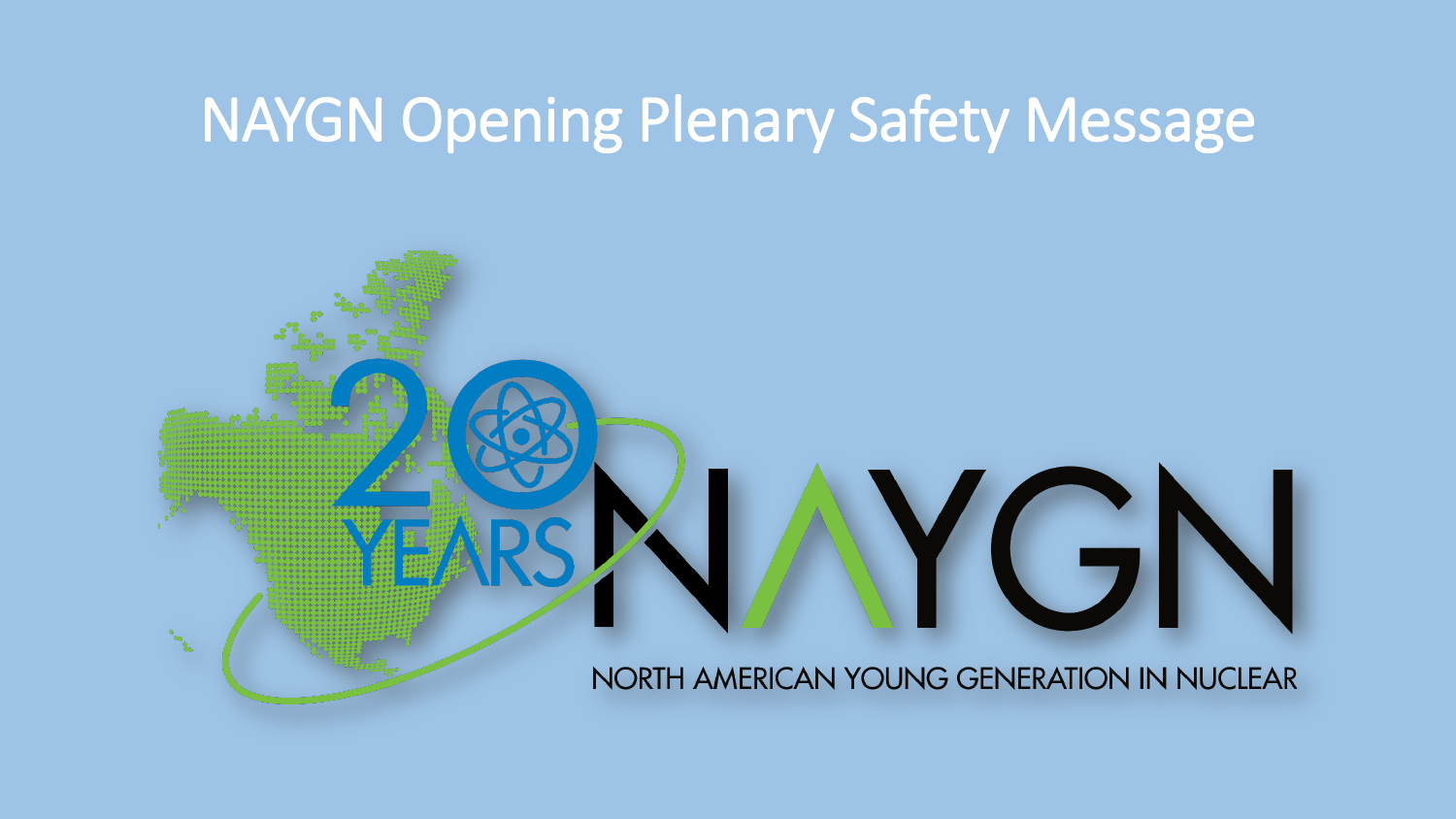#### Towards Zero – There's no one someone won't miss

<https://youtu.be/bsyvrkEjoXI?list=PLl2p5jFnfRhF4nt7O96lfAKW8EJartJeN>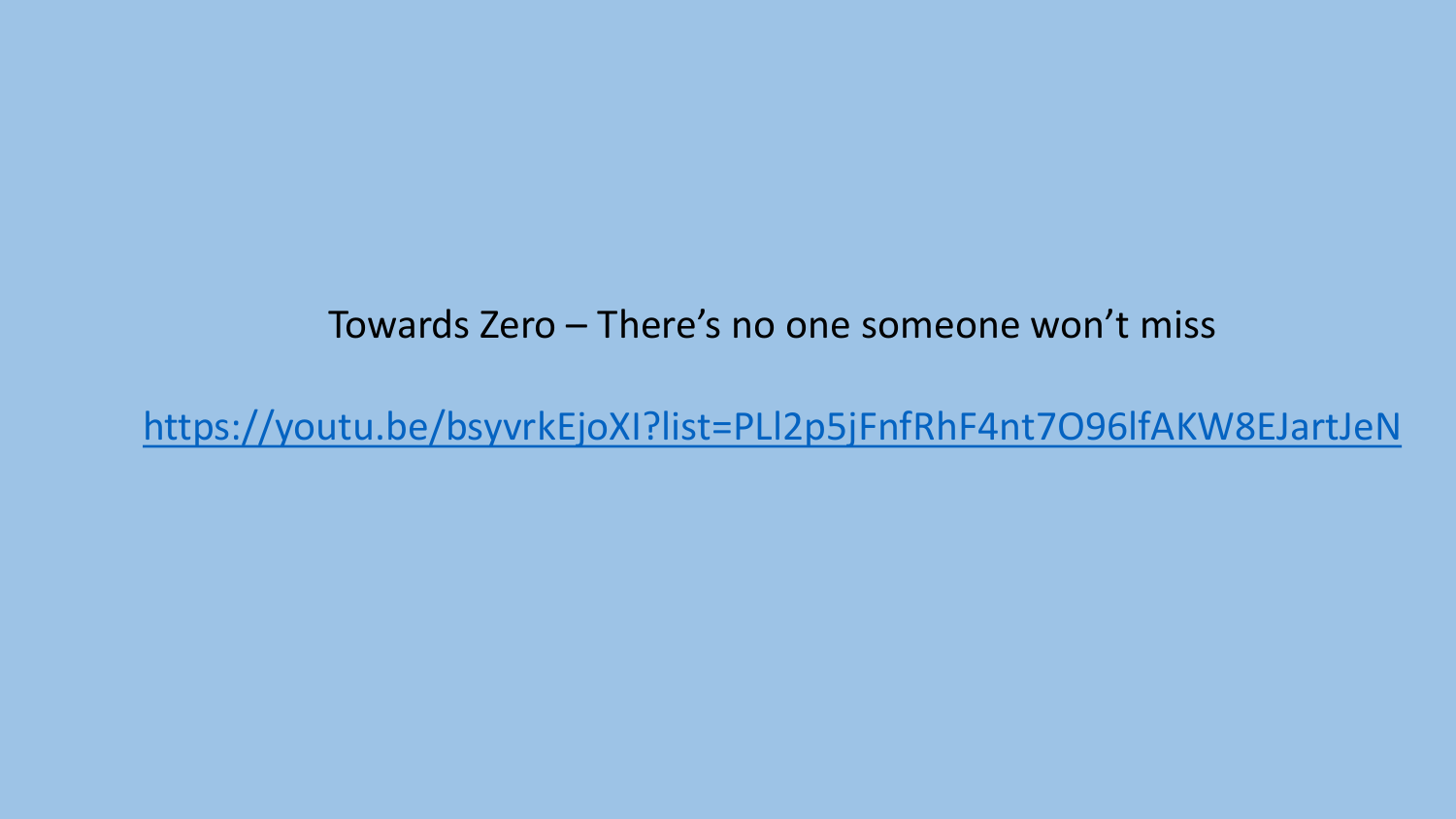

# Never drink & Drive:

- Alcohol causes a number of impairments that lead to the car accident.
- At low blood alcohol levels, causes the intoxication decrease the reaction time, lower the guessing power & inhibitions.
- At higher alcohol levels, causes blurred vision & loss of consciousness.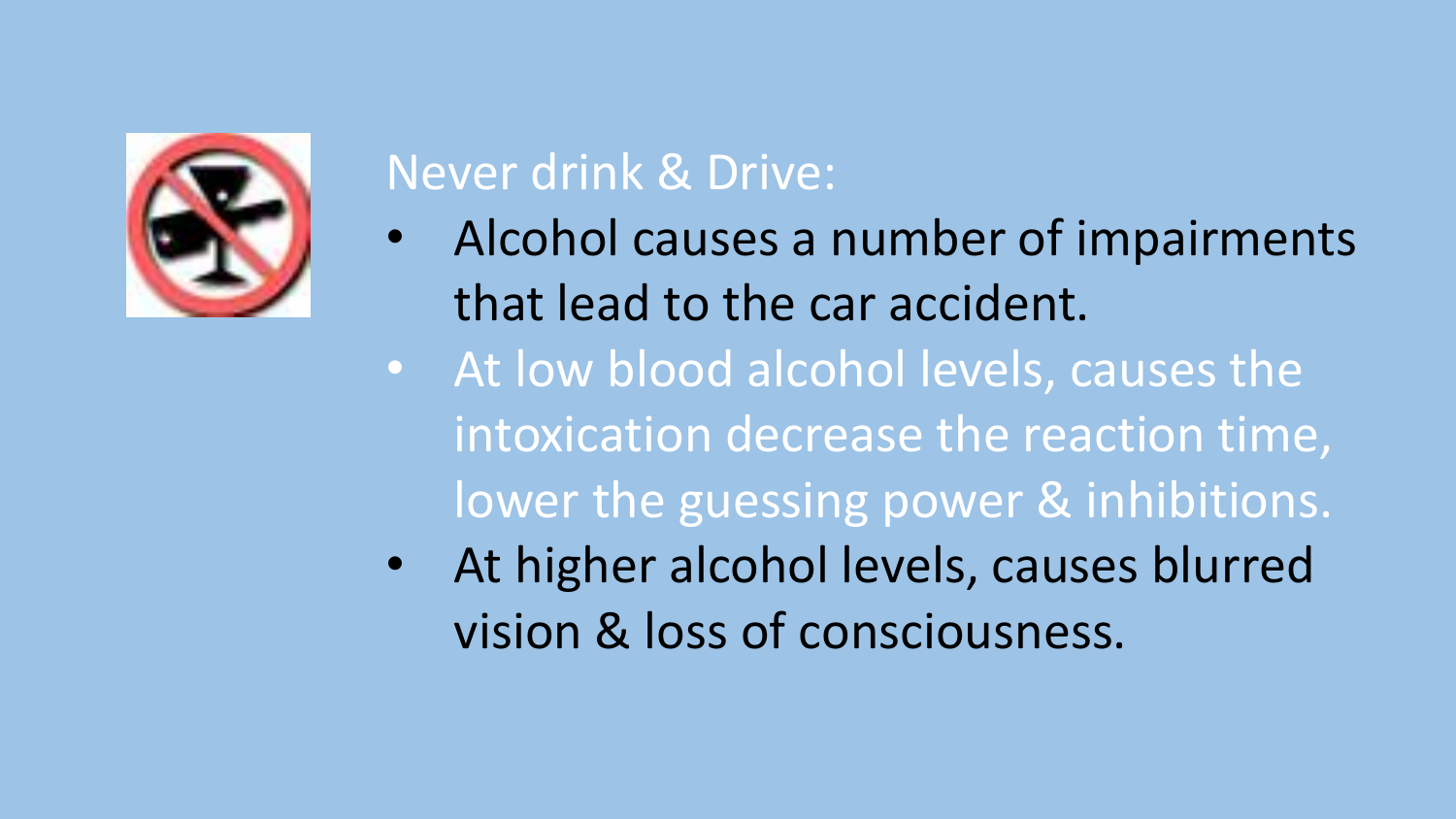

## Always Wear Your Seat Belt:

A properly worn seat belt reduces the risk of serious injury by 45% to 50% and increases the survival rate as it prevents you from being thrown around the inside of a crashing vehicle or thrown through the out of the vehicle during any accident.

- Lead by example Fasten your seat belt upon entering the vehicle
- Take responsibility. Remind occupants to "buckle-up every time on every trip."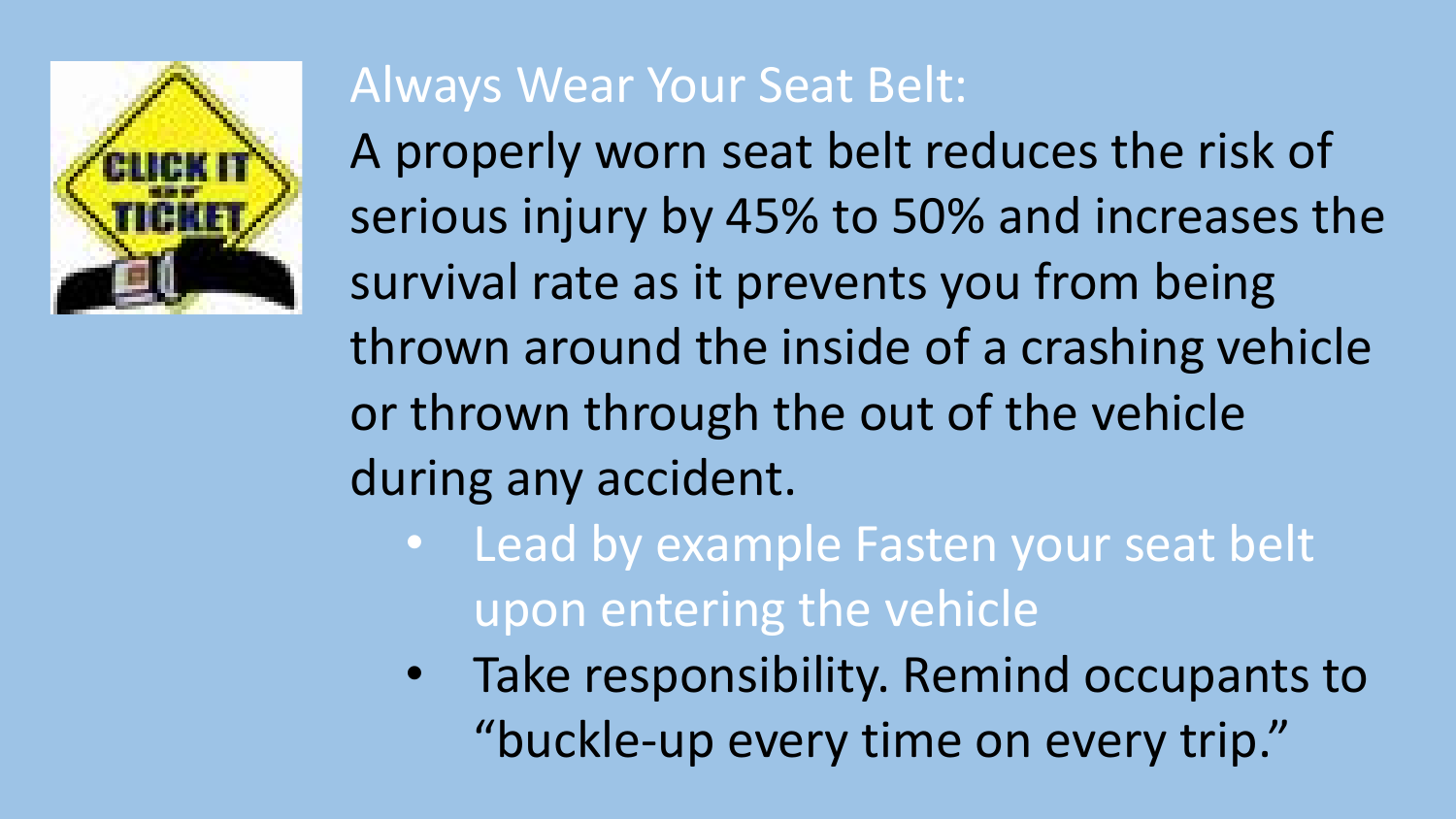

Maintain a safe following distance at any speed and follow Three Second Rule (I prefer the 10 second rule for each mph of speed):

When the car ahead of you passes a permanent object on the side of road, start counting "one-Mississippi, two-Mississippi, three-Mississippi…." You are at the proper following distance if you pass that same point on or after the 3-second (10 second) count.

- At night or in bad weather condition this second can be doubled.
- Doubling your vehicle weight doubles the stopping distance.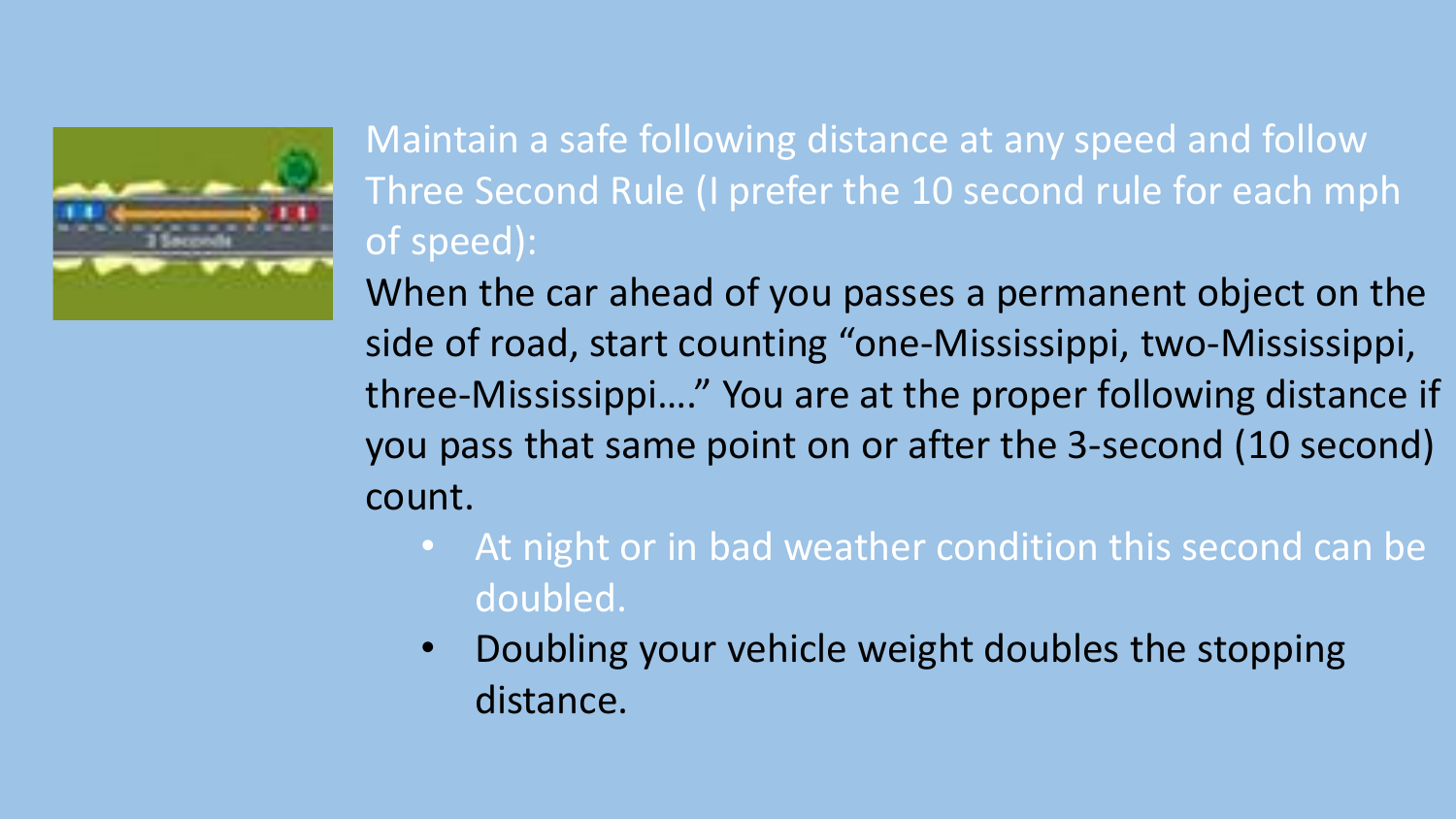

Always Avoid Distractions (Eating, cell phone usage, locating objects, personal hygiene, etc): Distracted driving contributes 10% of all fatal car accidents or  $~4,000$  deaths and 400,000 injuries every year (AAA 2018)

- Cell phone usage: unsafe & against many State laws, including TN
- AAA research found mental distractions can linger as long as 27 seconds after putting down a phone
- Pull over first if you must make or answer a call or text, and set your vehicle's navigation system and radio before you start your trip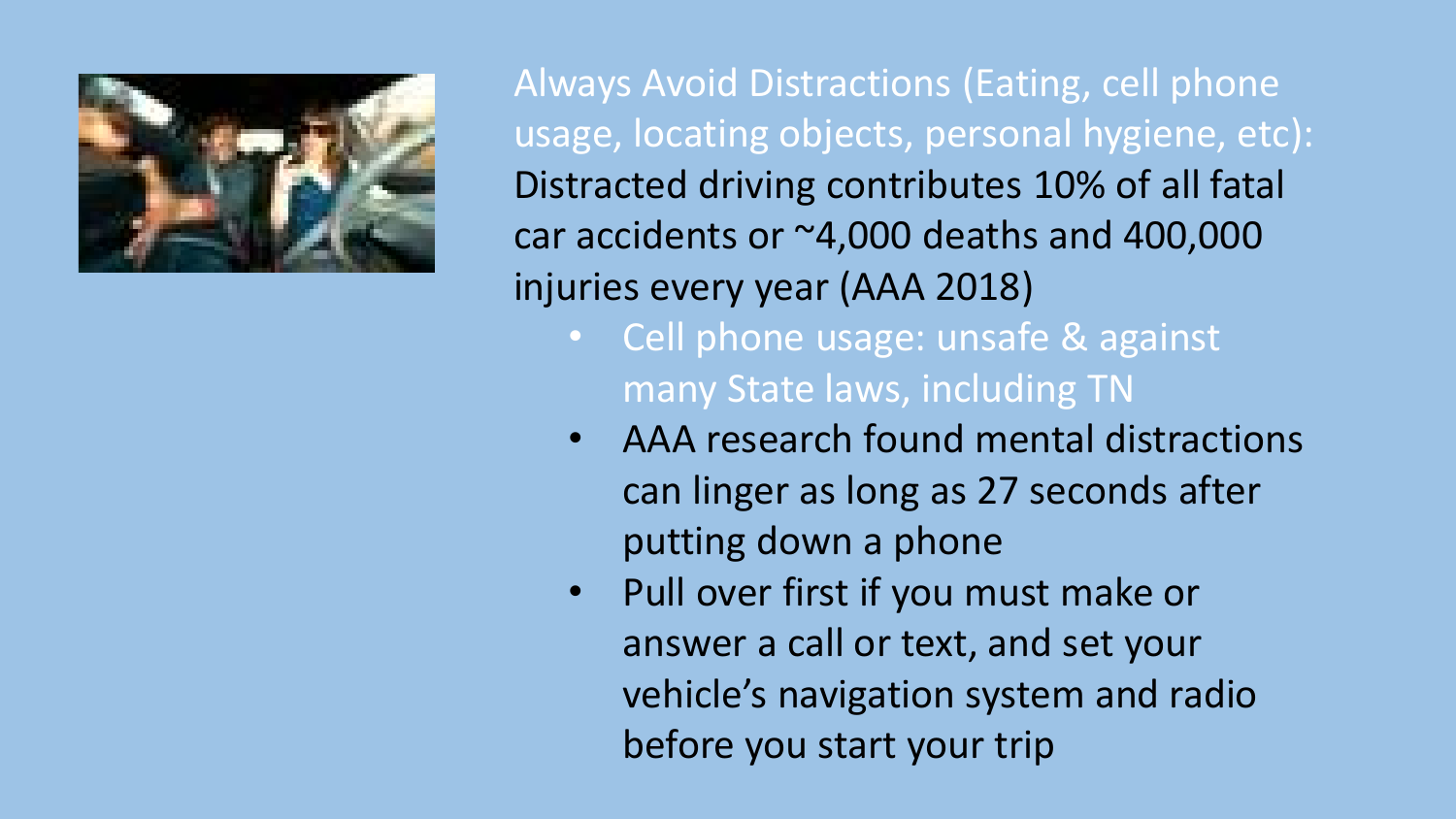

Never Run a Red or Yellow Signal: Always wait for green signal as running a red or yellow light is the most common causes for road accidents.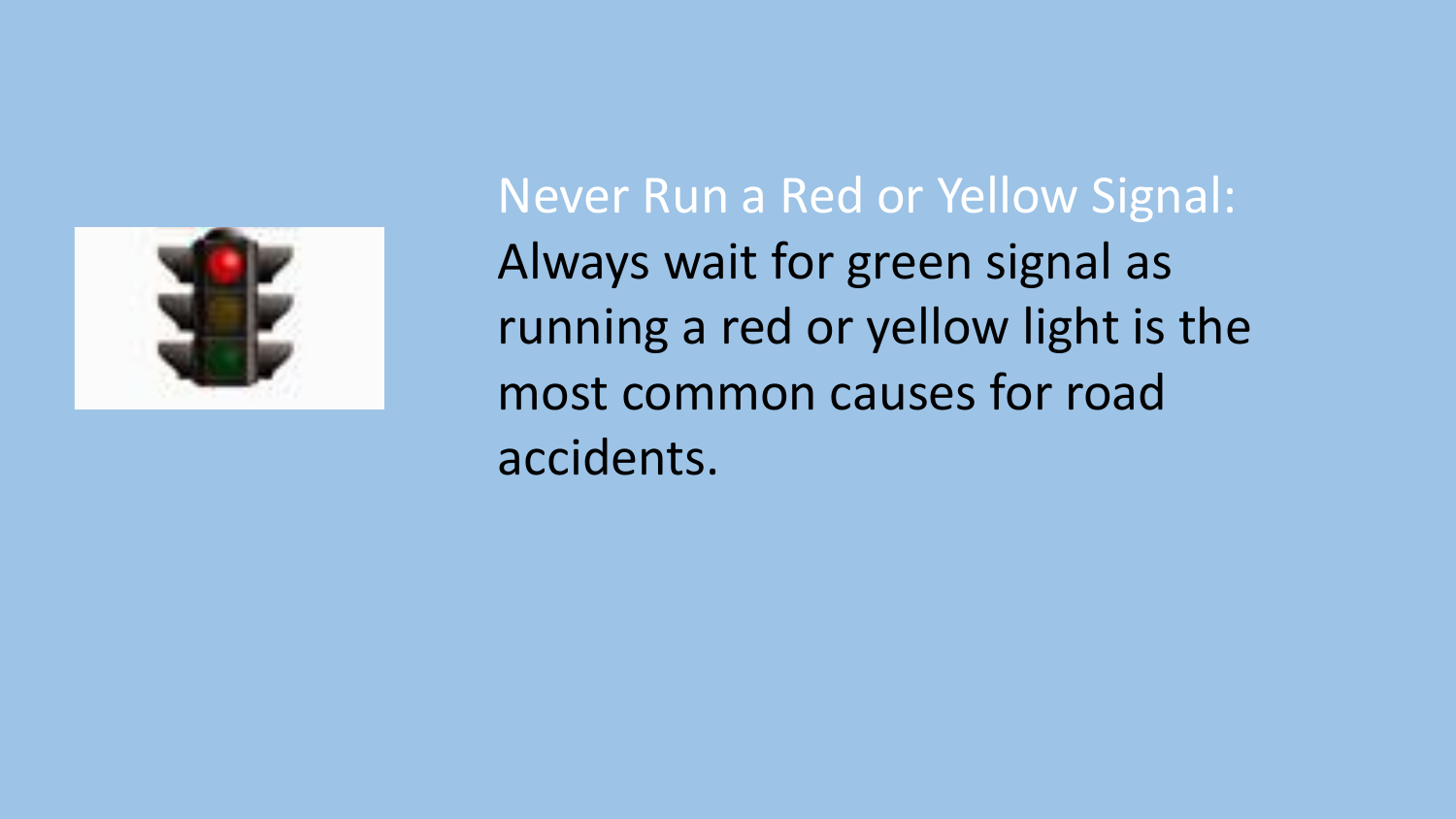

Always drive Within the Speed Limit: Some folks just love speed, but this fun could cost you your life or permanent disabilities.

- Speed causes more than 45% of the serious crashes
- Due to over speeding your reaction times becomes very less
- Always give yourself extra time to reach your destination safely. Being on time is not worth putting yourself and others in danger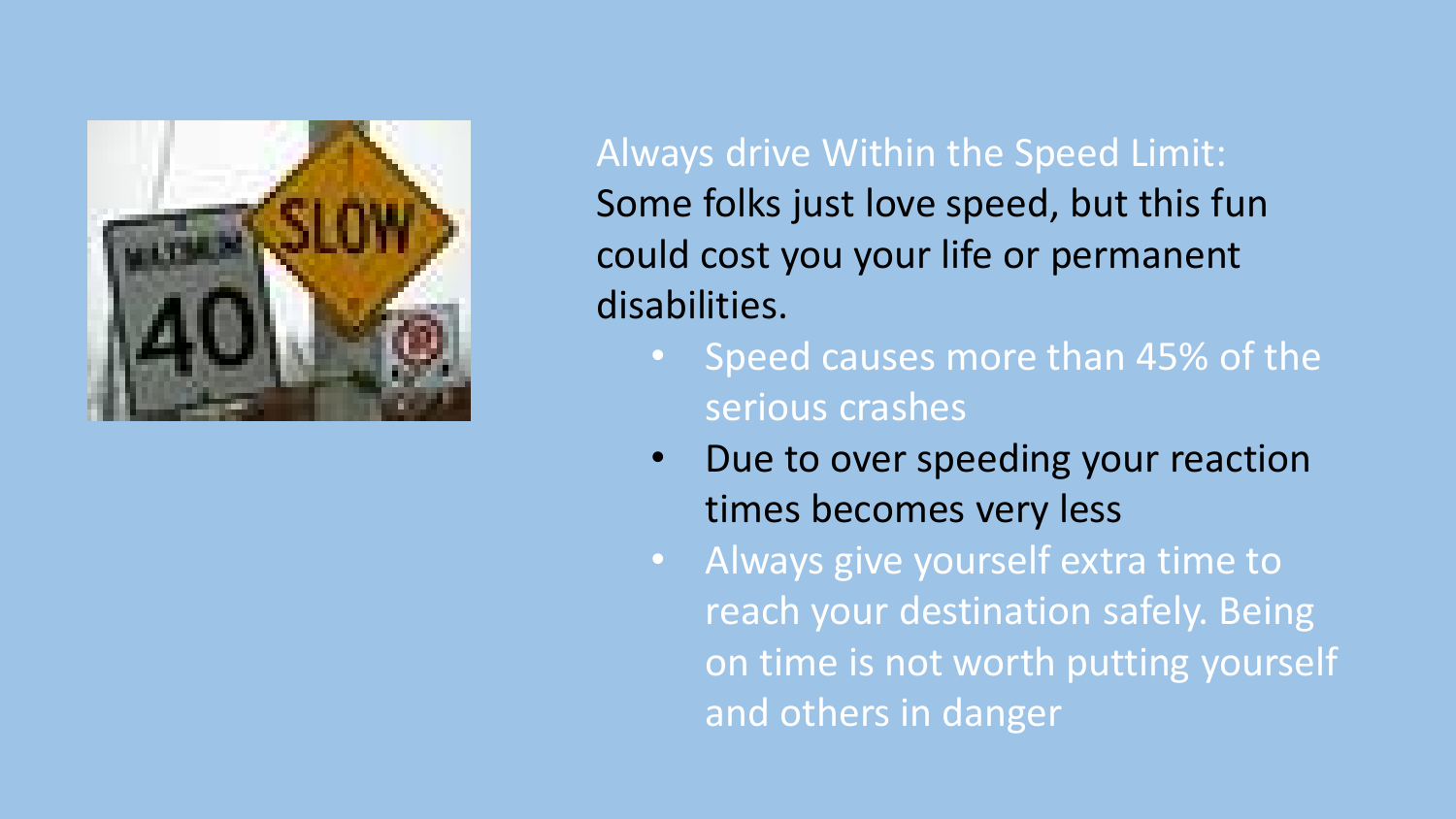

# Don't drive while fatigued:

- Driving drowsy or sleepy is as dangerous as driving drunk.
- Save lives with a 15+ minute power nap
- Allow to someone else to drive
- Take a cab/Uber.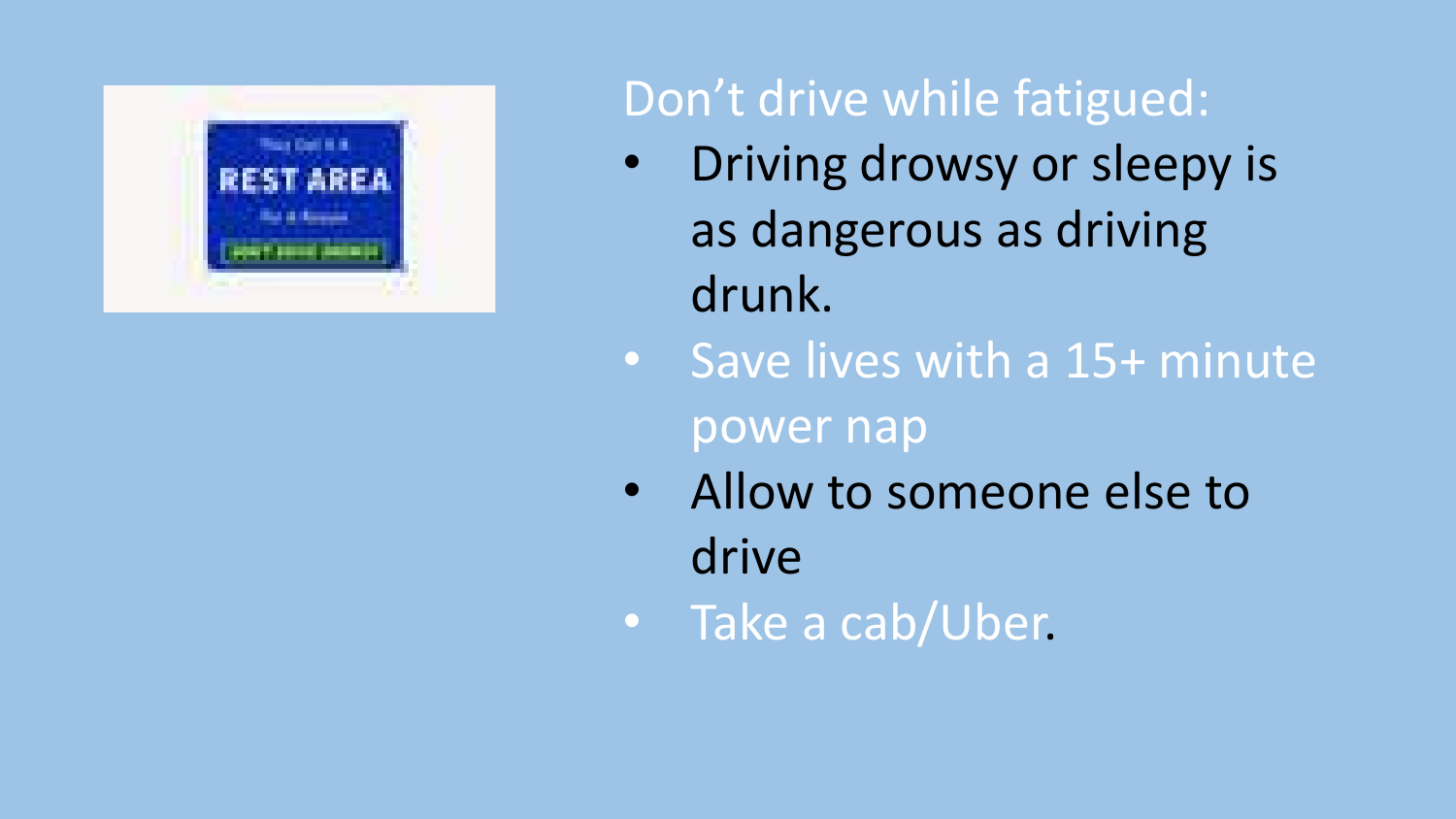

#### Watch Out For Drivers On the Road:

- Sometimes no matter how safely you drive, there are cases where someone else crashes into you or causes a dangerous situation.
- Drive defensively; be responsible, alert and situationally aware, and avoid aggressive driving.
- You can never assume the action of another driver on the road; i.e. even after the left indicator shows, the driver might not take left turn.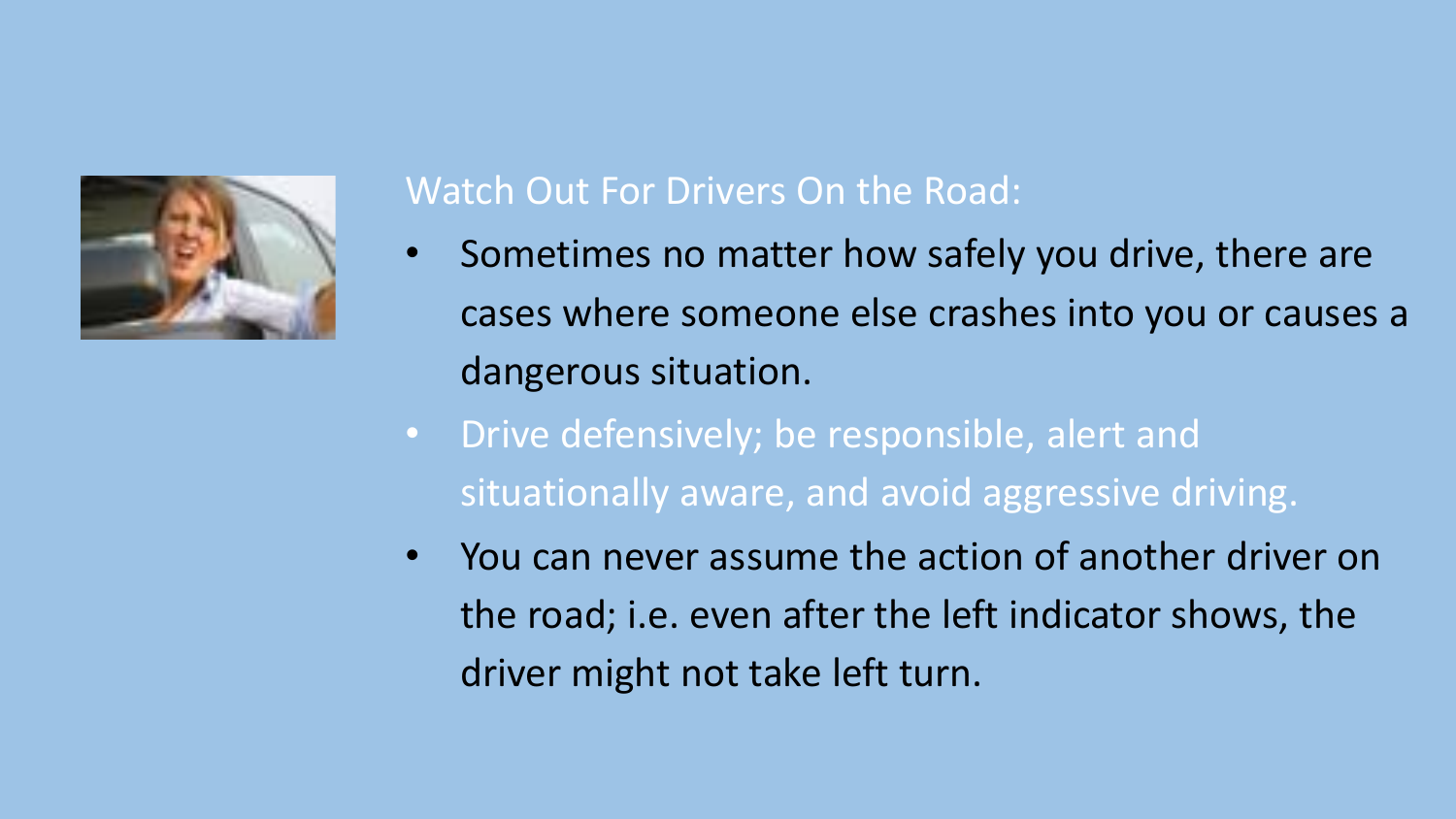

### Adverse Weather Conditions

- Be Extra Careful in Bad Weather or Poor Driving Conditions as these weather conditions require more attention than normal driving.
- Drive below speed limit, maintain proper distance, and take extra precaution on turns, steering, and braking.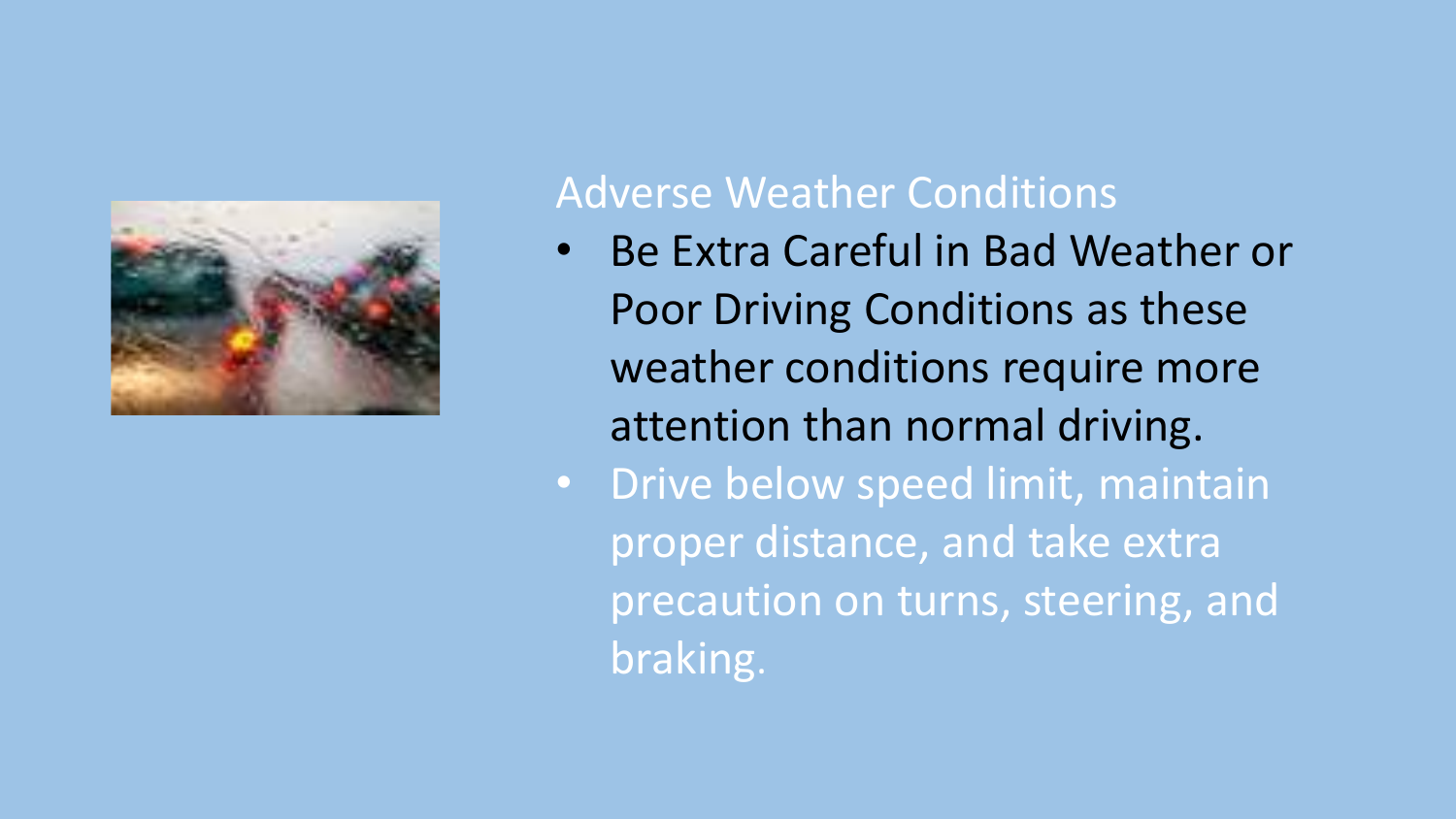

Perform Regular Maintenance of Your Vehicle

• Every vehicle owner must maintain their vehicle at all times and ensure proper operating condition.